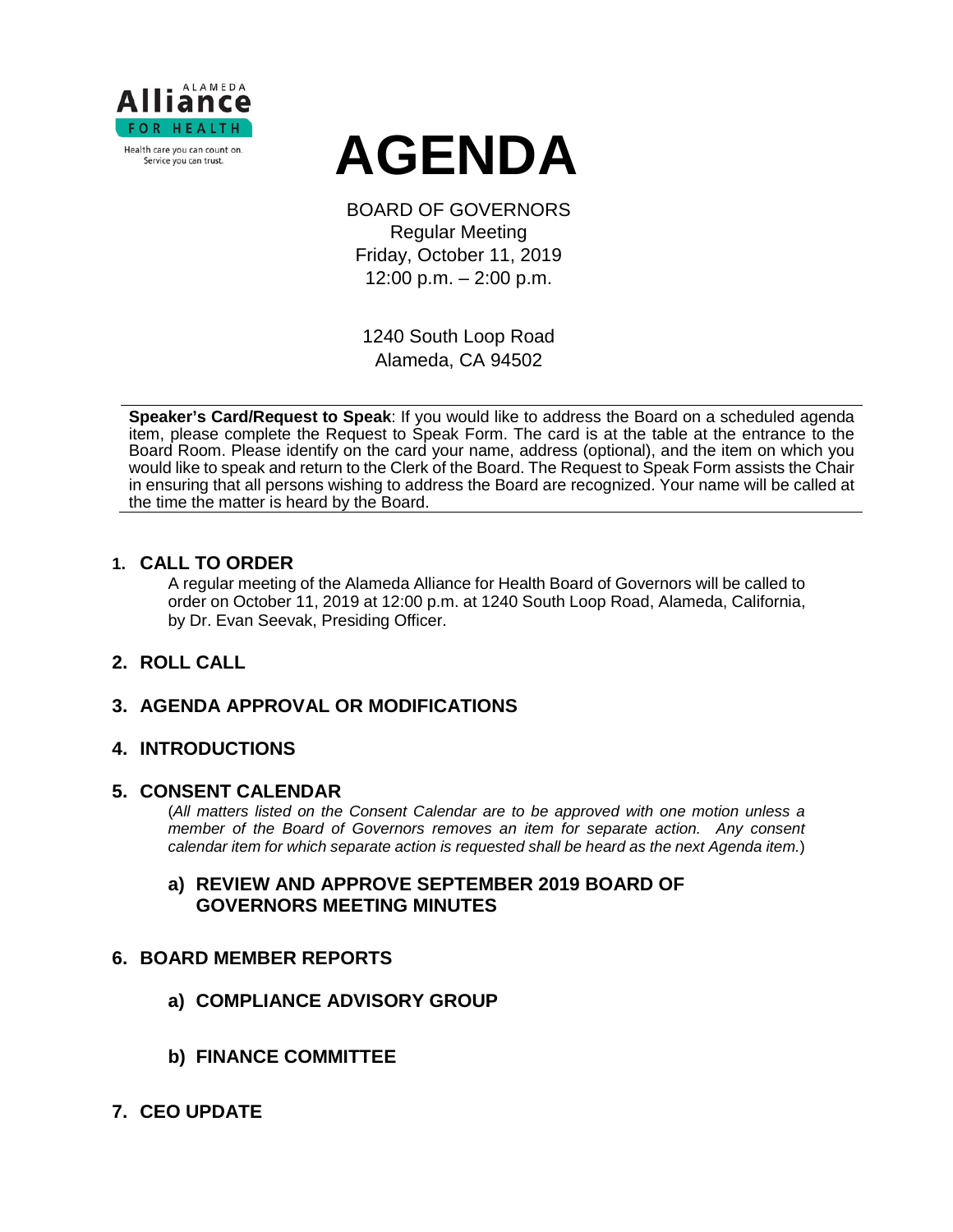#### **8. BOARD BUSINESS**

- **a) REVIEW AND APPROVE MOSS ADAMS FISCAL YEAR 2019 AUDIT**
- **b) REVIEW AND APPROVE AUGUST 2019 MONTHLY FINANCIAL STATEMENTS**
- **c) ACCESS TO CARE UPDATE**
- **9. STANDING COMMITTEE UPDATES**
	- **a) PHARMACY AND THERAPEUTICS COMMITTEE**
	- **b) PEER REVIEW AND CREDENTIALING COMMITTEE**
	- **c) HEALTH CARE QUALITY COMMITTEE**
	- **d) CONSUMER ADVISORY COMMITTEE**

# **10. STAFF ADVISORIES ON BOARD BUSINESS FOR FUTURE MEETINGS**

- **11. PUBLIC COMMENTS (NON-AGENDA ITEMS)**
- **12. ADJOURNMENT**

# **NOTICE TO THE PUBLIC**

The foregoing does not constitute the final agenda. The final agenda will be posted no later than 24 hours prior to the meeting date.

The agenda may also be accessed through the Alameda Alliance For Health's Web page at [www.alamedaalliance.org](http://www.alamedaalliance.org/)

#### **NOTICE TO THE PUBLIC**

**At 1:45 p.m.,** the Board of Governors will determine which of the remaining agenda items can be considered and acted upon prior to 2:00 p.m., and will continue all other items on which additional time is required until a future Board meeting. All meetings are scheduled to terminate at 2:00 p.m.

The Board meets regularly on the second Friday of each month in the Alameda Alliance for Health Offices located 1240 S. Loop Road, Alameda, California. Meetings begin at 12:00 noon, unless otherwise noted. Meeting agendas and approved minutes are kept current on the Alameda Alliance for Health's website at [www.alamedaalliance.org.](http://www.alamedaalliance.org/)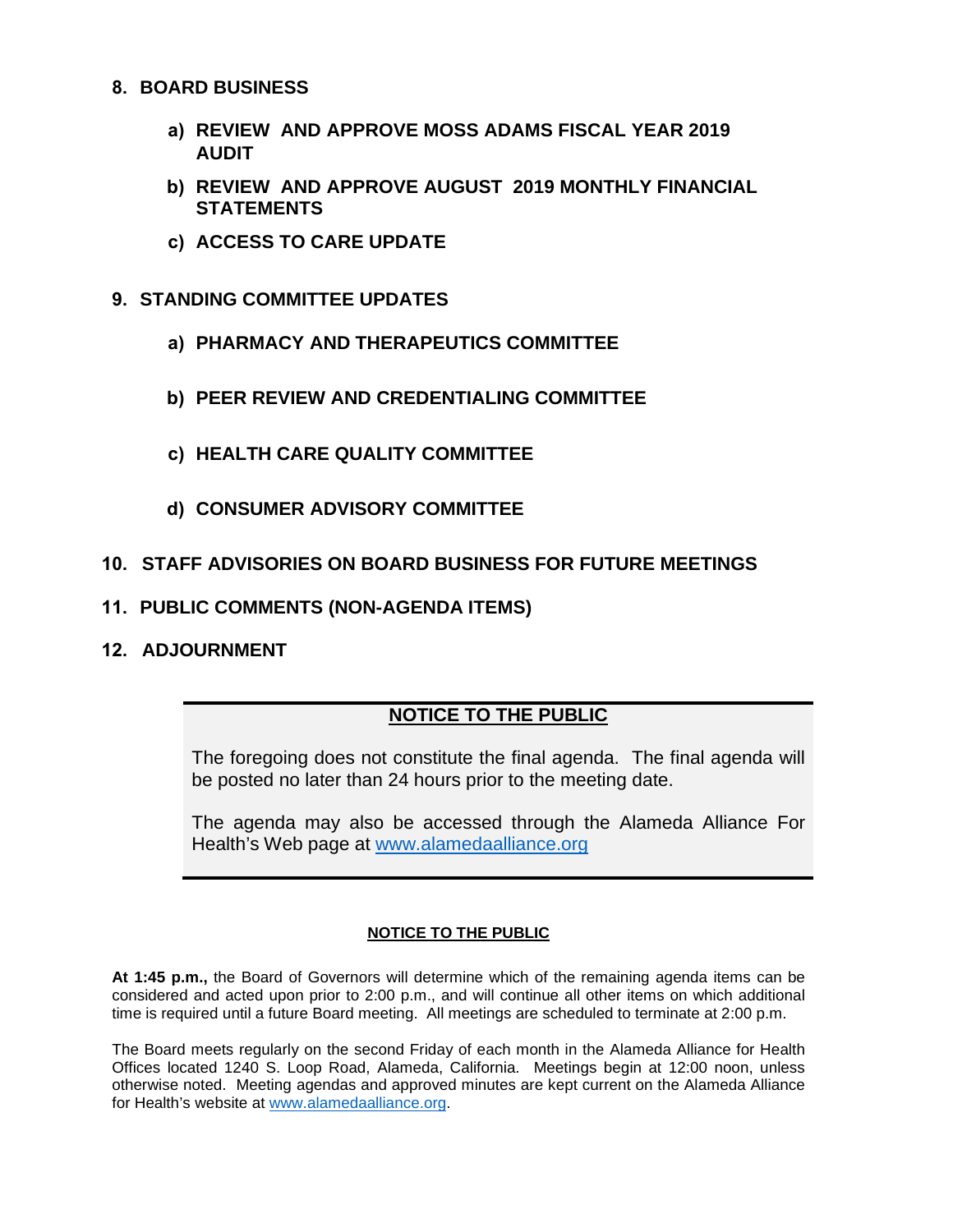An agenda is provided for each Board of Governors meeting, which list the items submitted for consideration. Prior to the listed agenda items, the Board may hold a study session to receive information or meet with another committee. A study session is open to the public; however, no public testimony is taken and no decisions are made. Following a study session, the regular meeting will begin at 12:00 noon. At this time, the Board allows oral communications from the public to address the Board on items NOT listed on the agenda. Oral comments to address the Board of Governors are limited to three minutes per person.

Staff Reports are available at the Alameda Alliance for Health Offices located 1240 S. Loop Road for public review and copying. Please call the Clerk of the Board at 510-747-6160 for assistance or any additional information.

**Additions and Deletions to the Agenda:** Additions to the agenda are limited by California Government Code Section 54954.2 and confined to items that arise after the posting of the Agenda and must be acted upon prior to the next Board meeting. For special meeting agendas, only those items listed on the published agenda may be discussed.

The items on the agenda are arranged in three categories: Consent Calendar: These are relatively minor in nature, do not have any outstanding issues or concerns, and do not require a public hearing. All consent calendar items are considered by the Board as one item and a single vote is taken for their approval, unless an item is pulled from the consent calendar for individual discussion. There is no public discussion of consent calendar items unless requested by the Board of Governors. Public Hearings: This category is for matters that require, by law, a hearing open to public comment because of the particular nature of the request. Public hearings are formally conducted and public input/testimony is requested at a specific time. This is your opportunity to speak on the item(s) that concern you. If, in the future, you wish to challenge in court any of the matters on this agenda for which a public hearing is to be conducted, you may be limited to raising only those issues which you (or someone else) raised orally at the public hearing or in written correspondence received by the Board at or before the hearing. Board Business: Items in this category are general in nature and may require Board action. Public input will be received on each item of Board Business.

**Public Input:** If you are interested in addressing the Board, please fill out a form provided at the meeting with your full name and address. These forms are submitted to the Clerk of the Board at the front of the room. The Chair of the Board will call your name to speak when your item is considered. When you speak to the Board, state your full name and address for the record.

**Supplemental Material Received After The Posting Of The Agenda:** Any supplemental writings or documents distributed to a majority of the Board regarding any item on this agenda after the posting of the agenda will be available for public review Alameda Alliance for Health Offices located 1240 S. Loop Road, during normal business hours. In addition, such writings or documents will be made available for public review at the respective public meeting.

**Submittal of Information by Members of the Public for Dissemination or Presentation at Public Meetings (Written Materials/handouts):** Any member of the public who desires to submit documentation in hard copy form may do so prior to the meeting or at the time he/she addresses the Board of Governors. Please provide 15 copies of the information to be submitted and file with the Clerk of the Board at the time of arrival to the meeting. This information will be disseminated to the Board of Governors at the time testimony is given.

**Americans With Disabilities Act (ADA)**: It is the intention of the Alameda Alliance for Health to comply with the Americans with Disabilities Act (ADA) in all respects. If, as an attendee or a participant at this meeting, you will need special assistance beyond what is normally provided, the Alameda Alliance for Health will attempt to accommodate you in every reasonable manner. Please contact the Clerk of the Board, Jeanette Murray at 510-747-6160 at least 48 hours prior to the meeting to inform us of your needs and to determine if accommodation is feasible. Please advise us at that time if you will need accommodations to attend or participate in meetings on a regular basis.